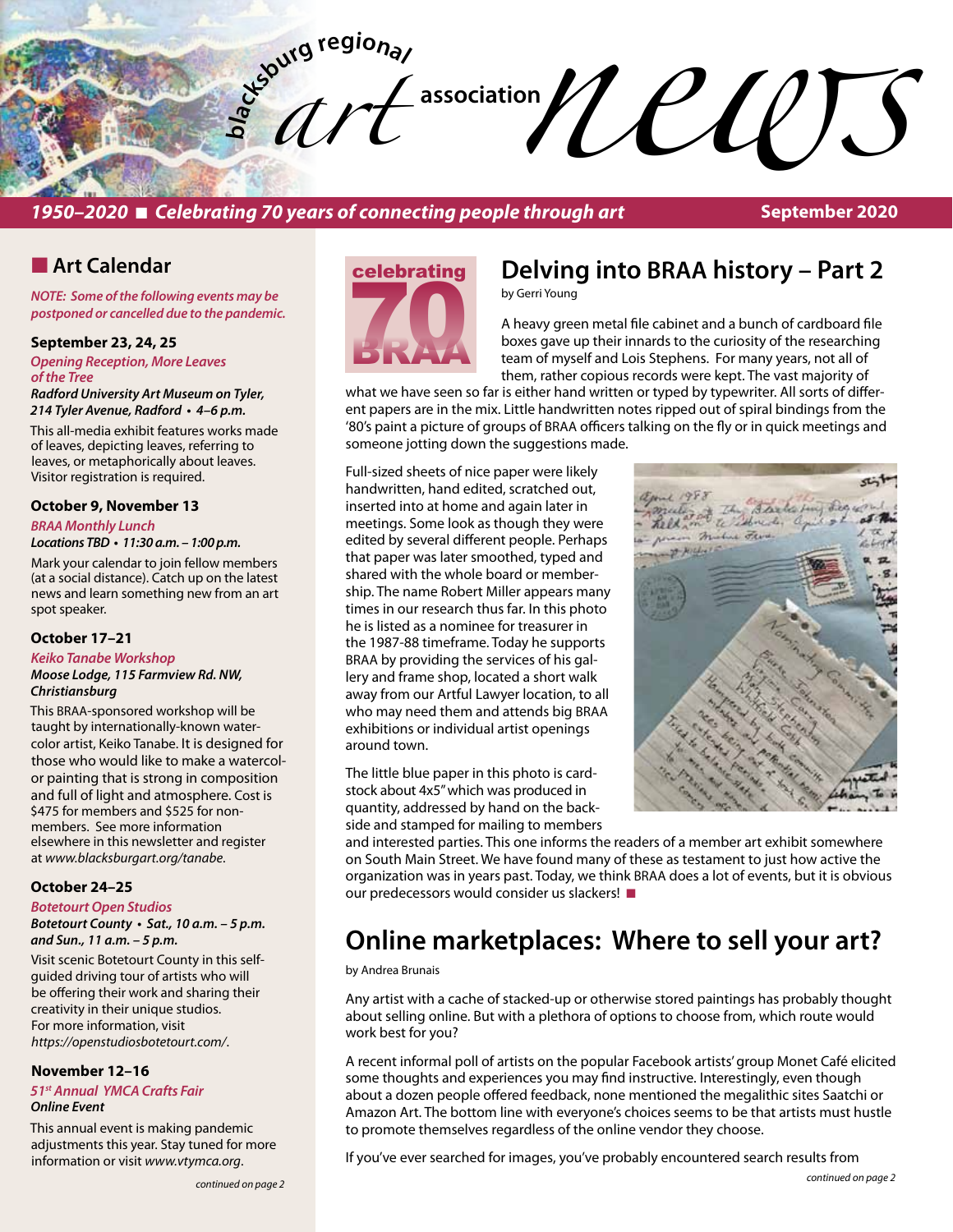**n Calendar** *continued from page 1* 

#### **November 20** *Artists Sunday Online Event, #ShopArt*

Consider shopping with local artists and galleries for your unique gifts this year. Artists and arts organizations may sign up online as a supporter and receive toolkits this September. For more information, visit *www.artistssunday.com*.



*Watercolor by Keiko Tanabe*

# **Register today for Keiko Tanabe workshop**

As many of us are missing our prepandemic travels to art workshops, there is a wonderful opportunity coming our way soon. Keiko Tanabe is a sought-after workshop instructor and the author of nine art books. Since 2011, she has been invited to and successfully completed more than 230 workshops and numerous live demonstrations around the world.

This Oct. 17–21 workshop is designed for those who would like to make a watercolor painting that is strong in composition and full of light and atmosphere. There will be demonstrations, plenty of one-on-one guidance and opportunities for questions each day.

Sessions are held from 9 a.m. – 4 p.m. at the Moose Lodge in Christiansburg. The fee for BRAA members is \$475. For more information and registration, visit *www.blacksburgart.org/tanabe*.

# Our BRAA Purpose

- To promote the understanding and appreciation of, and participation in, the visual arts.
- To enhance the cultural life of its members and other residents of Blacksburg and the New River Valley Region and beyond.

# *Members explore the possibilities of paper*



August 29 was a fun day of making collage papers from deli paper, paint, stamps, and stencils. The eight attendees went home with a stash of papers to use in future art creations.

### ■ **online** *continued from page 1*

*FineArtAmerica.com*. A few artists mentioned using this service, which promises customers "ten million images for sale" and "thousands of artists being added each week." One artist reported: "Unfortunately, I haven't sold any prints or originals. At least they are catalogued. I decided to use FFA because a friend of mine was using them and she seems to sell a lot of prints. Frankly, I was disappointed at first that I made very little on a print. However you can mark up the print to whatever you want."

A second artist confirms, "You have to market your own work in order to get any reasonable sales there. Without marketing I make \$100 to \$200 per year on selling photo prints."

A third artist uses both a dedicated art Facebook page and a Fine Art America site. "Sometimes I sell a print," she said. "I had an Artspan webpage, which was subscription. It looked really nice and was easy to do, but the only traffic I got was from scammers."

A couple of artists swear by creating their own websites via Squarespace. Squarespace is the top choice "for their ease of use, and their customer support is fantastic," as one artist put it. She says she bought her domain name from them at a cost of \$20 per year, and she pays \$30 a month to maintain the site on their servers. She says it's easy to set up and customize a site.

Good old Instagram is a popular option, too. One artist has good luck, whenever she posts a work for sale, by including its dimension and price, also specifying whether prints are available. She usually gets a DM asking for more information, which can lead to purchase. A second artist listed Instagram as part of her tripartite approach relying on Facebook and an email list.

A less well-known option, Foliotwist, earned rave reviews from artist Iris Mack Dayoub, who rates the site "extremely helpful, easy, simple. I really enjoyed working with them to set up my site." She had been using Fine Art America "but found it easier and more profitable to print and sell my own."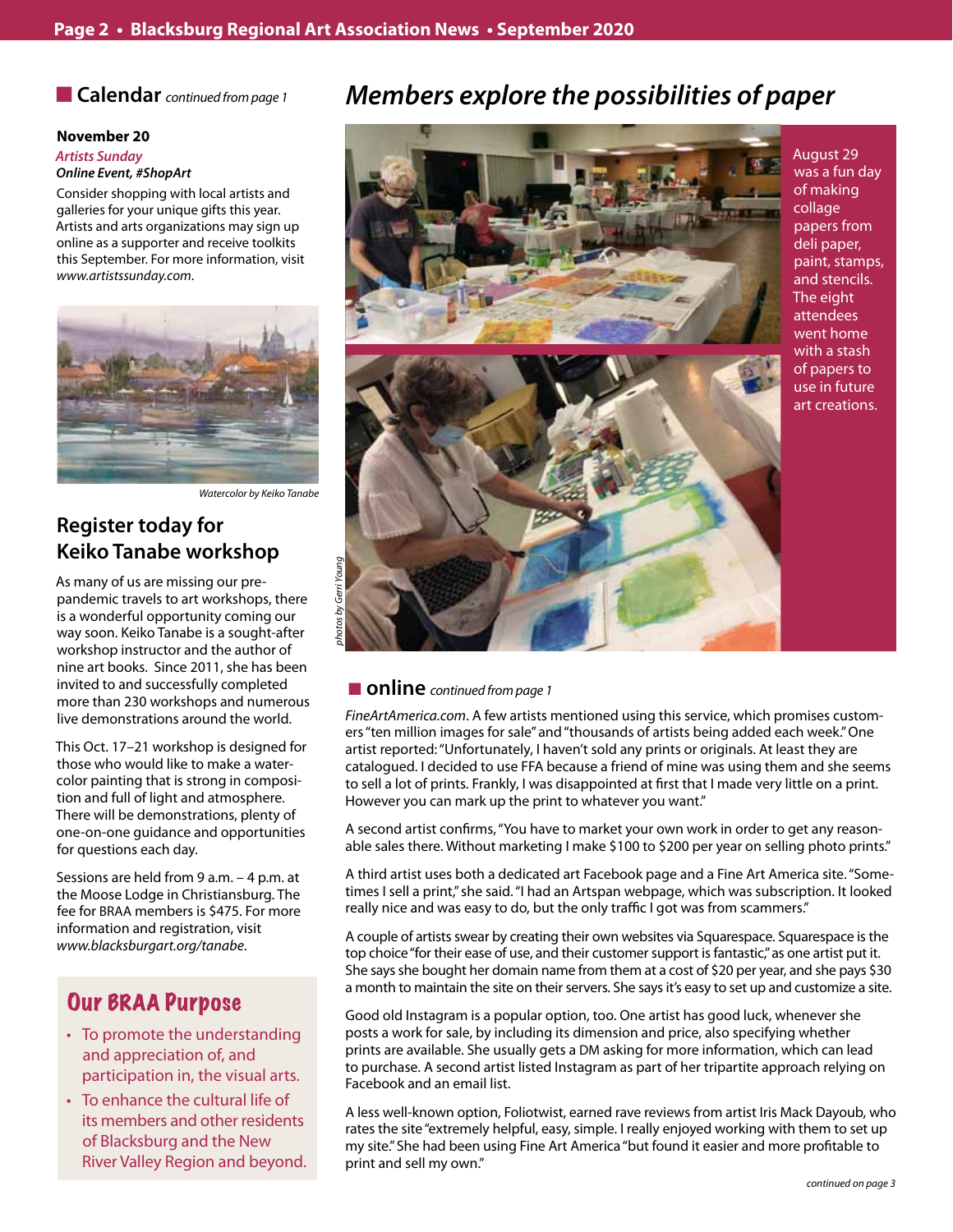# n **Kudos**

BRAA member **Donald Sunshine** received the Best In Show award and a future solo exhibit as well as a generous monetary prize for his "Body Of Work," three pieces selected (see below), for the 8<sup>th</sup> Annual Bower Center For The Arts National Exhibit. Of 224 works submitted nationally, his were three of 74 juror selected. **Joanna Sunshine** also had her work selected for this exhibit.



*Donald Sunshine*

# **H'arts on Main seeks artists' donations**

The Montgomery Museum of Art and History is asking artists to consider donating art works for their H'arts on Main event. H'arts on Main will take place February 12 and 13, 2021. Last year the silent auction raised \$1300 that was used for operational expenses as well as a project for students. Operating money is very important as the museum had to cancel all fundraisers due to Covid 19. So far staff has not had to be furloughed. Application forms to participate in the event and more information can be found at *https://montgomerymuseum.org/events/harts-on-main*.

# **RSVP soliciting art for silent auction**

Like other organizations, the Retired and Senior Volunteer Program (RSVP) has had their fundraising efforts hampered by the pandemic. In order to provide programs for senior citizens and veterans as well as scholarships for high school students, they are planning a silent auction on November 16–19. They are reaching out to local artists for donations for the event. If interested, please contact Tonia Winn at *winntd@montgomerycountyva.gov*.

### ■ **online** *continued from page 1*

A couple of artists mentioned Daily Paintworks, which is the online sales site of choice for several prominent artists with YouTube and Patreon followings. One of the Monet Café artists acknowledged: "I've only sold three paintings, and two were to friends." The site was founded by artist Carol Marine and her husband, David, who built and programs the site.

Here's a brief look at four online selling options:

**Artfinder**: Artists must apply to sell their original art, which is screened for quality, and show evidence of an online presence elsewhere. UK-based Artfinder claims a global audience of 600,000. The current waiting time to see if your application is approved is six to eight weeks. Artfinder takes a 33% to 40% commission, though operating one's shop is free. In addition to original art, you may offer limited edition prints. The artist fulfills the orders, including producing and delivering any prints.

**Daily Paintworks**: Your store costs \$12.95 a month and offers PayPal checkout plus the ability to participate in auctions. You can link to your eBay or Etsy page. The niche is original fine art, but you can also post prints for sale within your gallery. There are no sales commissions except 3% for auctions. One of their testimonials reads: "I can post all my work, even paintings I have in physical galleries, and track all sales. At the end of the year, taxes are a breeze with the reports you can print out."

**Fine Art America**: Here's what it tells artists: "With just a few clicks, you can open an account, upload your images, select the products that you want to sell, set your prices, and begin selling your art to the millions of buyers all over the world." You add your own markup to the FAA base price of a product, while FAA handles the printing (including on **Patricia Bolton**, See Mark Optical, Blacksburg

**Marie Collier**, Art Pannonia, Blacksburg (thru November)

**Paula Golden**, Brown Insurance, Blacksburg

**Maxine Lyons,** Long and Foster, Blacksburg

**Betty Moore,** Zeppolis, Blacksburg, and Montgomery Museum, Christiansburg (thru Oct.)

**David Pearce**, Bluefield College Art Gallery, Lansdell Hall, Bluefield (until Dec. 4)

**Diane Relf**, Blacksburg Transit

**Diane Gillis-Robinson**, Blue Ridge Cancer Care, Blacksburg

**Karen Sewell**, Main Street Inn, Blacksburg

**Linda Shroyer**, Shaheen Law Firm, Blacksburg

**Walter Shroyer**, Pointe West Management, Blacksburg

**Samarth Swarup**, First Bank & Trust, Christiansburg



*Betty Moore's "Down by the River" (watercolor)*

# **New Members**

A hearty welcome to new BRAA members **Mary Lekoshere**, **Robin Poteet**, **Sharon Rainey**, **Beth Rodgers**, **Christy Smith**, **Krista Westman**, and **Tracy Wills**.

*"Trust the wait. Embrace the uncertainty. Enjoy the beauty of becoming. When nothing is certain, anything is possible." ~ Mandy Hale*